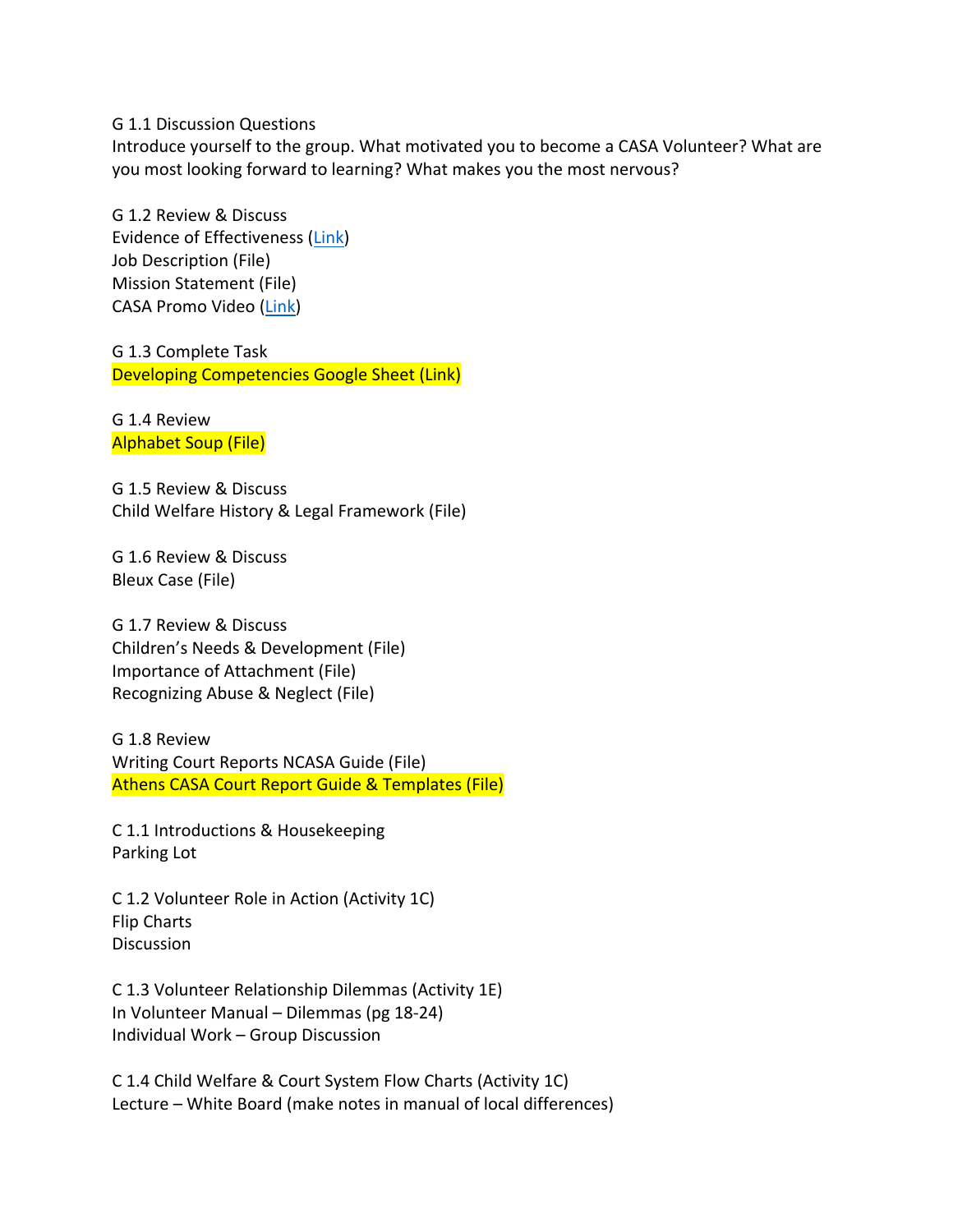Handouts – Case Assignment Flow Chart

C 1.5 Ages & Stages (Activity 2A & 2B) Pre-Made Envelopes / Partner Activity Handouts – Divide room into 4 groups & assign needs page to each using Deshawn Bleux

C 1.6 Minimum Sufficient Level of Care (Activity 2D) Lecture & Discussion

C 1.7 Best Interests (Activity 2E) Best Interest Checklist Handout Lecture

C 1.8 Risk Factors for Abuse & Neglect (Activity 2G) Small Groups: Assign categories for discussion of Bleux Case Large group discussion on which services/interventions should be used

C 1.9 Strengths & Weaknesses (Activity 2H) Trainees list strengths/weaknesses of their own families Strengths of the Bleux Family – Complete the Strengths Inventory Worksheet in Manual

C 1.10 Court Report Writing (Activity 2J) Lecture & Discussion Practice Writing for Bleux Case

G 2.1 View & Discuss Shane's Story Video: Add a discussion post: List Traumatic Experiences (Link)

G 2.2 Review Black – Smith Case (File)

G 2.3 Review & Complete Communicating as a CASA Volunteer (File) Preparing for Child Interview Google sheet (Link) Interviewing Skills Video Part 1 (Link)

C 2.1 Trauma Feelings Thermometer - In Book (Activity 3A) ACEs related to Black-Smith Case: Video and Worksheet in Manual (Activities 3B & 3C) Separation Experience – Modify to Plastic Bag Exercise (Activity 3D)

C 2.2 Resilience 7 Cs of Resilience (Activity 3E) - Lecture & Discussion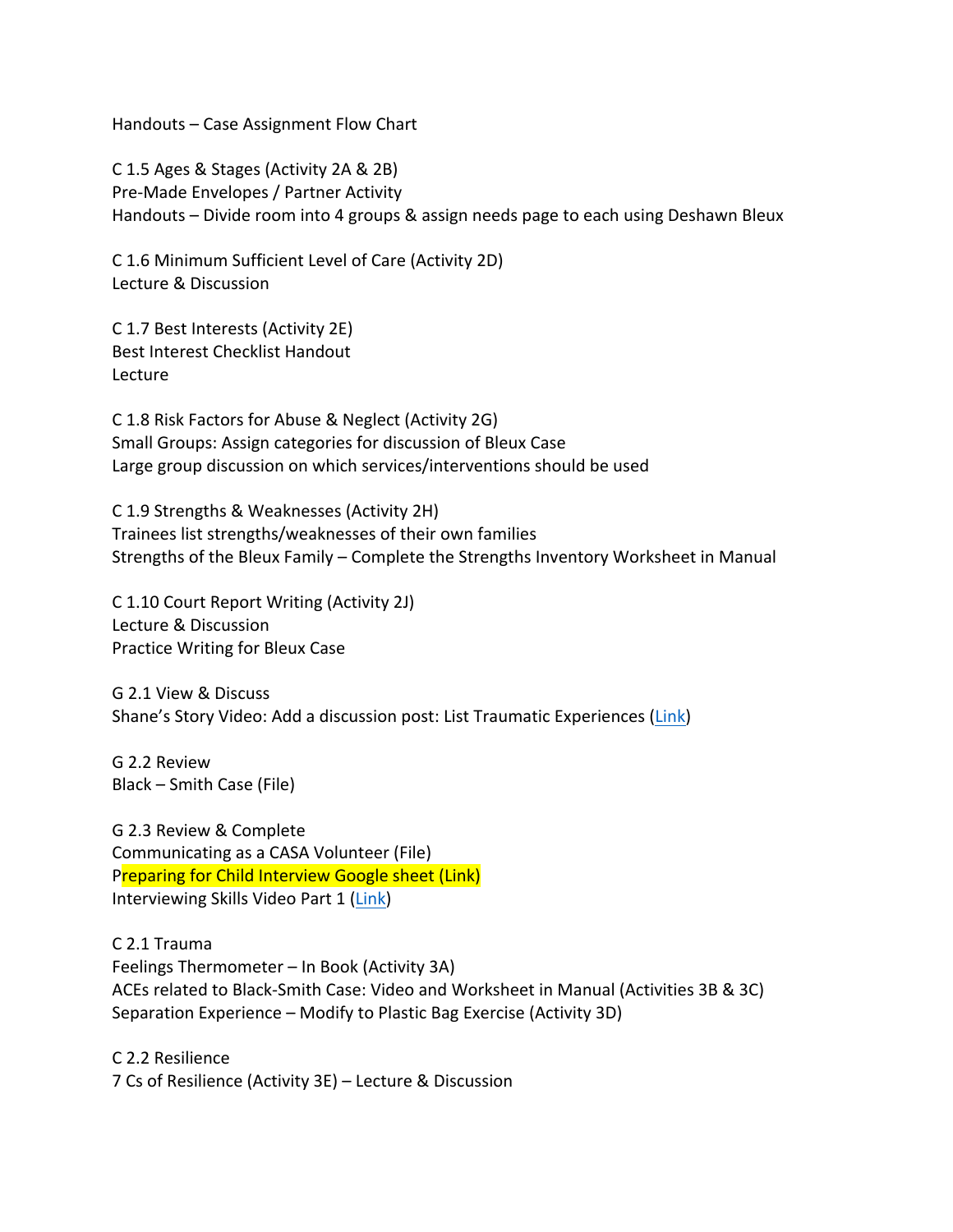C 2.3 Communication Overview (Activity 3F) - Lecture Watch Part 2 of Video (Activity 3H) Triangle Method (Jenny's Graphic)

C 2.4 Case Study: Black-Smith (Activity 3I) Provide Handouts – Follow book activity, flipcharts, small groups, etc Lecture/Powerpoint on Effective Recommendations: Discussion on reports from last activity

G 3.1 Review & Discuss Understanding Mental Illness (File) **Mental Health Statistics Handout (File)** 

G 3.2 Review & Complete Ohio Poverty Information (Links & Files) - Discuss Examining Poverty vs. Neglect Scenarios Google Sheet (Link)

G 3.3 Question: Activity 4C Questions for Discussion Board - Facilitators comment on Neglect vs Poverty

G 3.4 Review Confidentiality Overview (File) **Appointment Form (File) Confidentiality Policy (File) Release of Info (File)** Sharing Confidential Infographic (File)

G 3.5 Review & Discuss Sample Communications (File) - Discuss: What makes each example effective?

G 3.6 Review Greene Case (File)

G 3.7 Review & Complete Activity Read Monica Morales Interview (File) **Create an Activity Log on Optima** 

G 3.8 Review & Discuss Substance Abuse Overview (File) Saving Kids Video (Link) : Discuss Challenges of Advocating for Child with Parent that Uses

G 3.9 Review Disproportionality, Diversity & Cultural Competence (File)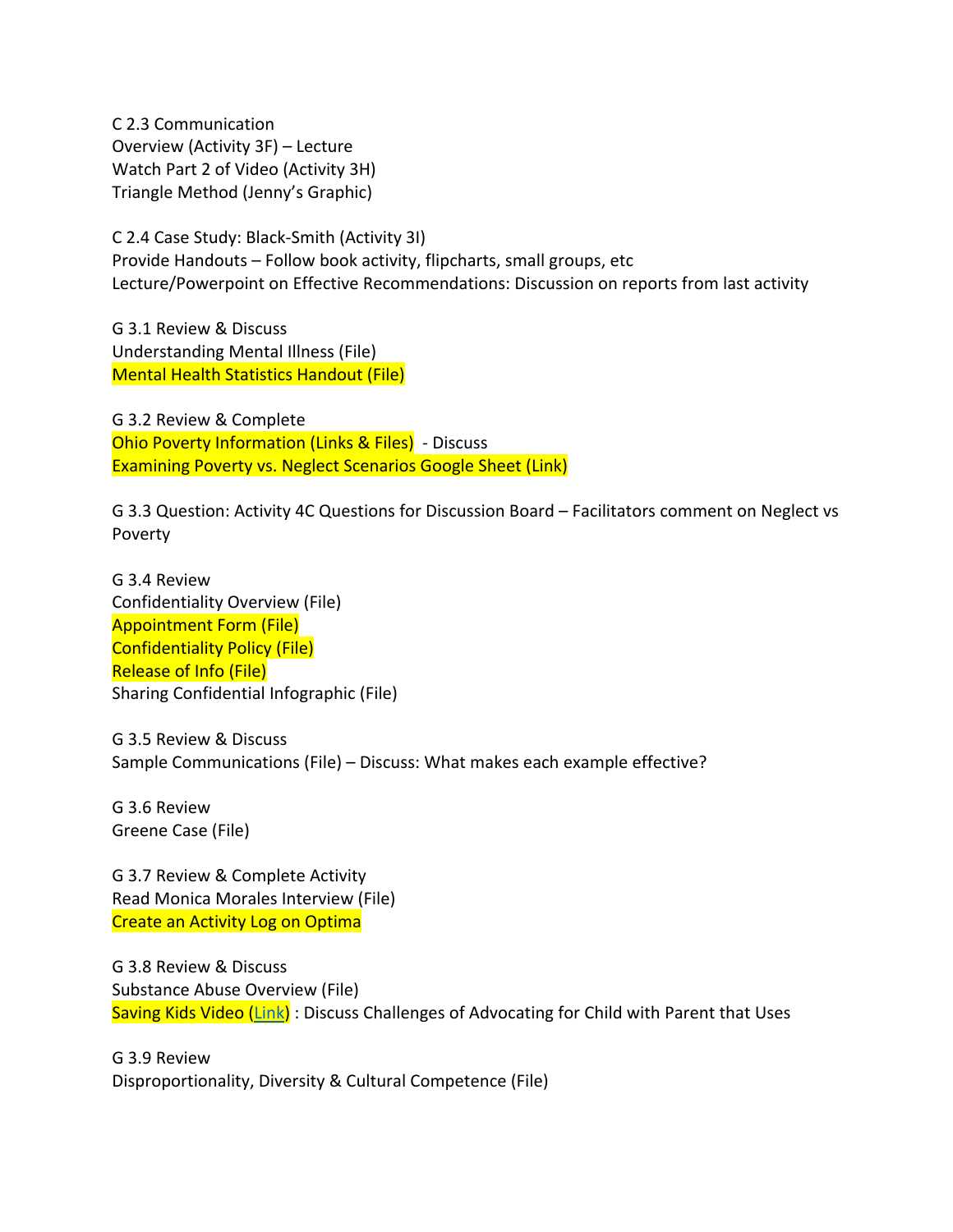C 3.1 Activity 4A Part 2 – Mental Illness impacting parenting in Greene Case Lecture & Discussion Small Group Discussion on Advocating for Children – Activity  $4B -$  discuss local resources

C 3.2 Greene Case Study (Activity 4I)

C 3.3 Substance Abuse Activity (Activity 5A) Effects of Substance Abuse on Parenting (Activity 5B) – Flip Chart & Post Its

C 3.4 Shannon's Story Complete Activity 5D Parts 1 & 2 (Story in Manual)

C 3.5 Culture Lecture Complete puzzle activity (Activity 5E) If time- stereotypes in the media exercise

G 4.1 Review & Discuss Understanding Domestic Violence (File) **Why We Stayed Video (Link)** 

Domestic Violence and CASA Work (File)

Signs of Childhood Domestic Violence (File)

Discussion Questions: What was going through your mind as you listened to these stories? How might hearing these stories impact your advocacy work?

G 4.2 Complete  $Hot$  Button Activity – Google Sheet (Link)

G 4.3 Complete & Discuss

**Sorting People Exercise (Link)** 

Discuss: How did you do? What surprised you about the activity? Think about the Bleux, Black and Greene cases you've worked so far, did you observe any stereotyping? If so, how did it affect the families?

G 4.4 Review & Discuss Exploring Culture & Developing Cultural Competence (File) Tips on Becoming More Culturally Competent (File) **Cultural Competence Action Plan Google Sheet (Link)** 

G 4.5 Review Amarillo Case (File)

C 4.1 Domestic Violence Lisa's Call (Activity 6B)